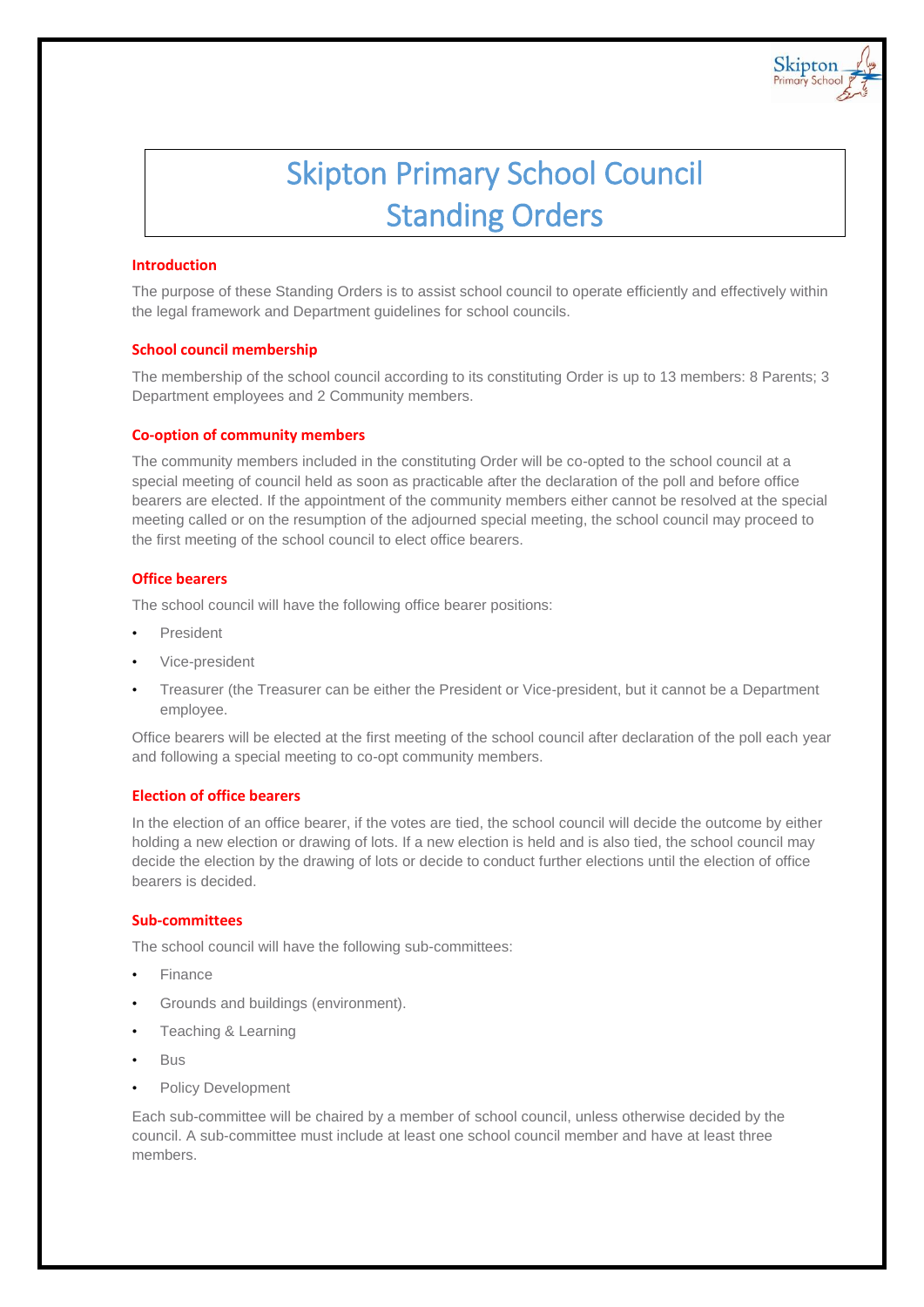#### **Meetings**



#### *Regular*

The school council will meet twice a term on the third Monday of a month. This day and time can be adjusted at the first meeting of a new council. The meeting will commence at 6:30pm and will finish no later than 9.00pm unless agreed by the school council. During winter the start time can be 6:00pm in consideration of people living in Ballarat. Meetings will normally be held in the staff room.

#### *Public reporting (annual) meeting*

The school council will call a public meeting at least once each year and at that meeting will:

- (a) report the proceedings of the council for the period since the date of the previous public meeting
- (b) present the Annual Report published by the council
- (c) if the accounts of the school council have been audited, present a copy of the audited accounts

The council may, from time to time, call additional public meetings.

#### *Extraordinary meeting*

- An extraordinary meeting of the school council may be held at any time decided by the council, if all members are given reasonable notice of the time, date, place and subject of the meeting
- The president of the school council or, in the absence of the president, the principal must call an extraordinary meeting of the school council if either of them receives a written request to do so from three councillors
- The president or the principal must call this meeting by sending a notice to all school council members, providing reasonable notice of the time, date, place and subject of the meeting
- The business of an extraordinary meeting will be confined to the subject for which it is called.

# **Quorum for meetings**

- For a quorum to be achieved at a council meeting, not less than one half of school council members currently holding office must be present and a majority of the members present must not be DET employees. Any parent members on the council who also work for the Department are counted as DET employees for the purpose of a quorum
- If at the end of 30 minutes after the appointed time of the council meeting there is no quorum present, the meeting will stand adjourned to a time and place determined by the councillors present
- A member of the school council may be present at a council meeting, in person or by video conferencing or teleconferencing.

## **School council decisions**

- Decisions of the school council will be by a majority of those eligible to vote and who are present at the meeting, where the majority are non-DET members. A vote by proxy is not valid
- Members will vote on a matter and the number of votes for and against will be recorded in the minutes
- Voting will normally be by a show of hands, but a secret ballot may be used for particular issues.

## **Tied votes**

When a vote is tied (i.e. an even number of people are for and against a decision), the president (presiding member) has a casting vote.

## **Absence of the president and other members from a meeting**

- If the president is unable to preside at a school council meeting, and if a vice-president has been appointed, the vice-president shall preside at the meeting
- If the president is unable to preside at a school council meeting, and there is no vice-president appointed, the school council will elect a member of the school council to chair the meeting (other than an employee of the Department)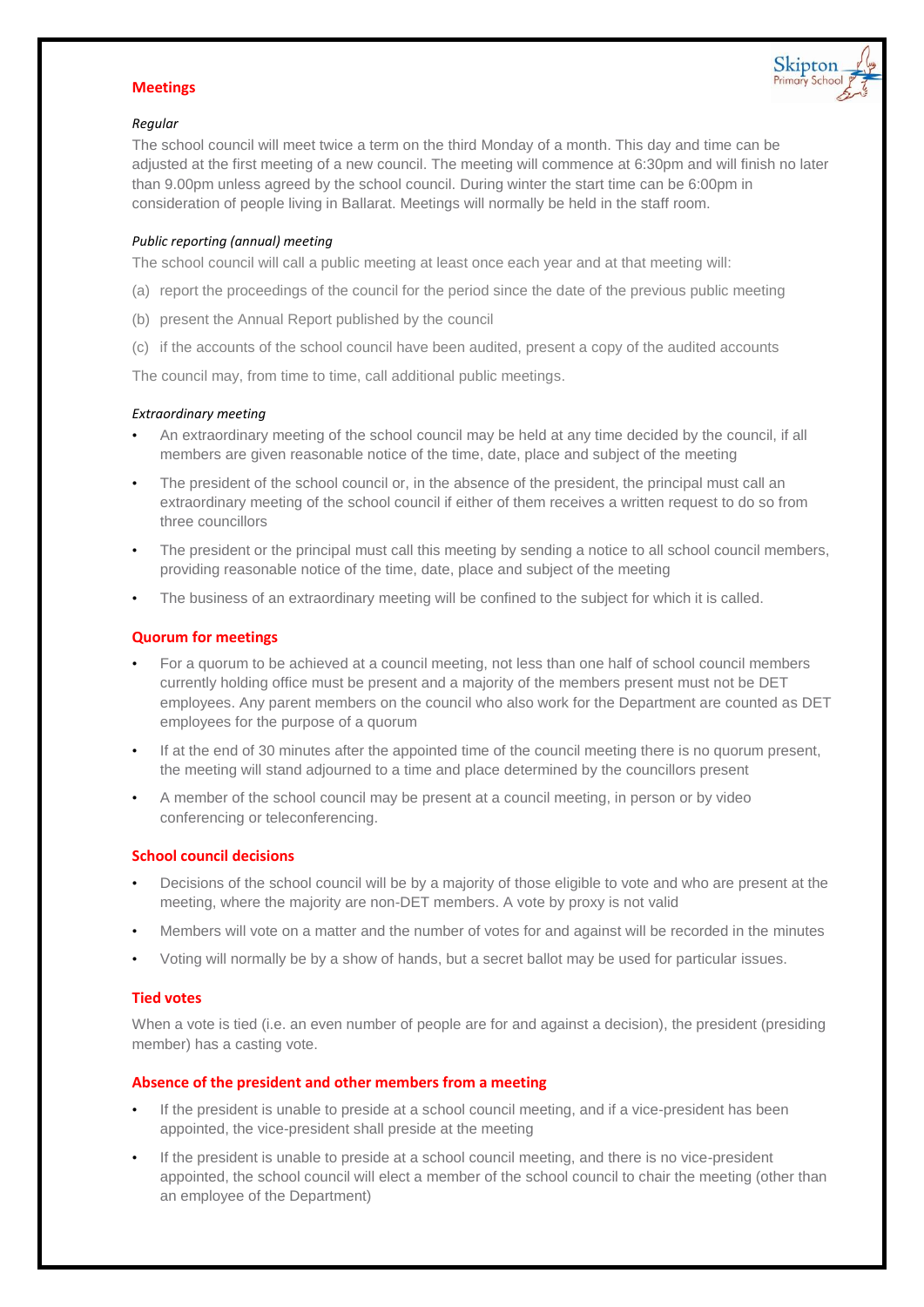If a member is unable to attend a meeting, an apology should be submitted to the principal prior to the meeting.



## **Conflict of interest**

If a school council member or a member of his or her immediate family has any perceived or actual conflict of interest (either financial or non-financial) in a subject or matter under discussion at a school council meeting, that councillor:

- Must declare the conflict of interest
- Must not be present during the discussion unless invited to do so by the person presiding at the meeting
- Must not be present when a vote is taken on the matter
- May be included in the quorum for that meeting.

The declaration of interest will be included in the minutes of the meeting.

## **Extended leave of a council member**

- A councillor may apply in writing to the president for extended leave of up to three consecutive meetings
- If a councillor is granted extended leave, their membership is excluded in determining the requirement for a quorum of not less than half the members currently holding office.

#### **Agenda**

The principal will ensure an agenda is prepared for each regular meeting and distribute the agenda, draft minutes from the previous meeting and meeting papers such as sub-committee reports, principal's and president's reports to school council members no less than five days before the meeting. An electronic copy of the agenda, minutes, financial summary and other documents will be provided to everyone by email. Paper copies will be issued to those members who request it. Please keep both electronic and paper copies confidential and consider proper filing and disposal procedures.

#### **Open and closed meetings**

- School council meetings will generally be open to the school community but the principal and school council may decide that only councillors may be present at a meeting or part of a meeting
- If the meeting is open, visitors may speak by invitation of the presiding member.

#### **Length of meetings and extensions of meeting times**

If business has not been concluded within 2.5 hours, the presiding member will ask councillors if they wish to defer the rest of the business until the next meeting or to extend the meeting. A motion is necessary if council wants to extend the meeting. The meeting will be extended for no more than 15 minutes.

#### **Minutes**

- The principal will ensure a record of each school council meeting is kept and that draft minutes are prepared after each meeting and distributed to school council members prior to the next meeting. The principal may delegate this responsibility to another person
- The minutes will record the type of meeting (regular, extraordinary or public); date, time and venue of meeting; names of attendees and apologies received from members; name of presiding officer; a record of the business of the meeting including the decision on the minutes of the previous meeting; inward and outward correspondence and reports of any sub-committees tabled; and decisions including motions and any amendments, names of movers and seconders, whether the motion was carried or rejected and the number of votes for and against
- When school council minutes are submitted for confirmation, only questions regarding their accuracy as a record of the meeting are to be raised
- Once the minutes have been accepted as a true and accurate record of the meeting, they are to be signed by the school council president or the person who presided at the meeting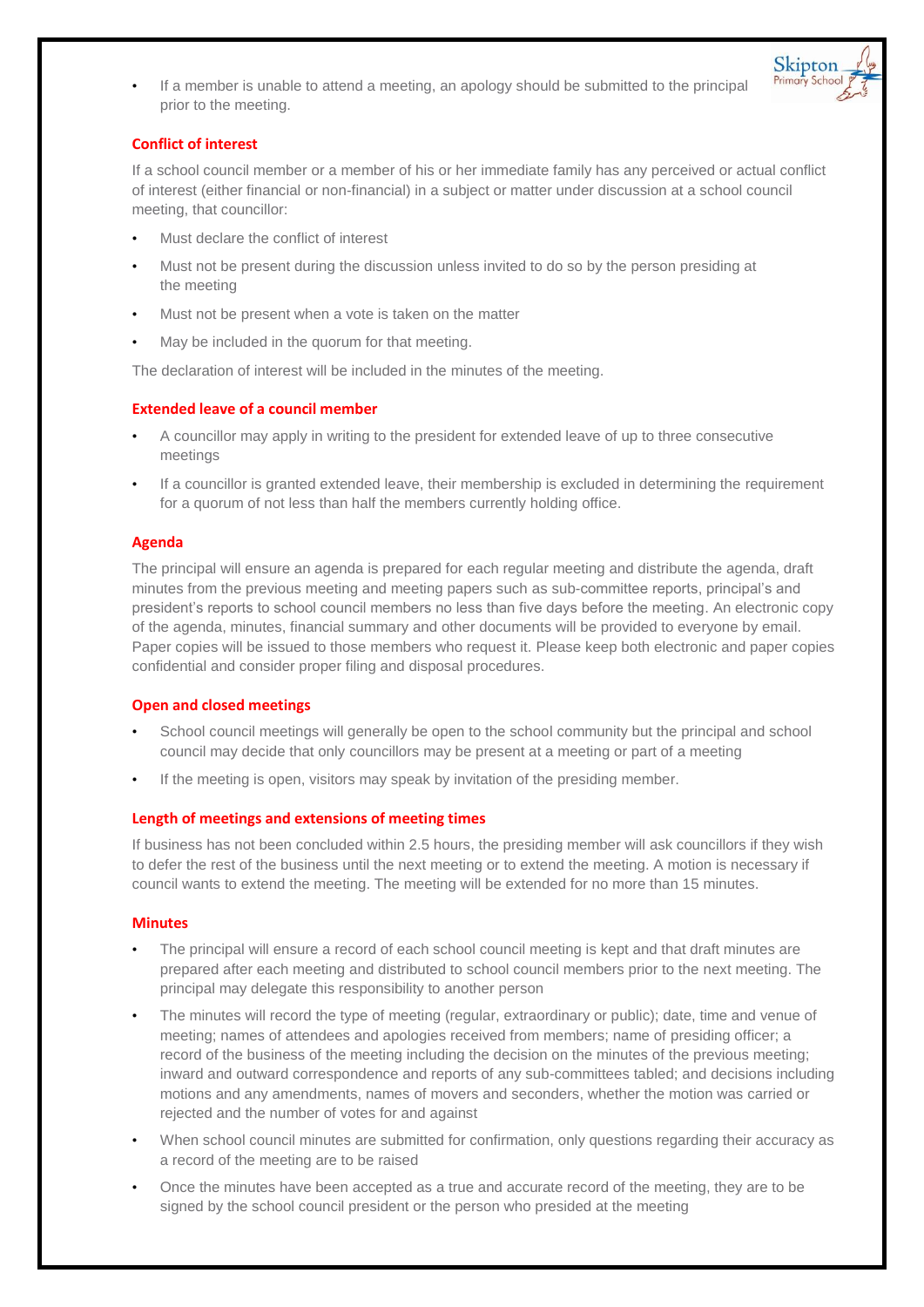• Business arising from the minutes is dealt with after the minutes have been confirmed.

#### **Refer to Documents**

School council code of conduct

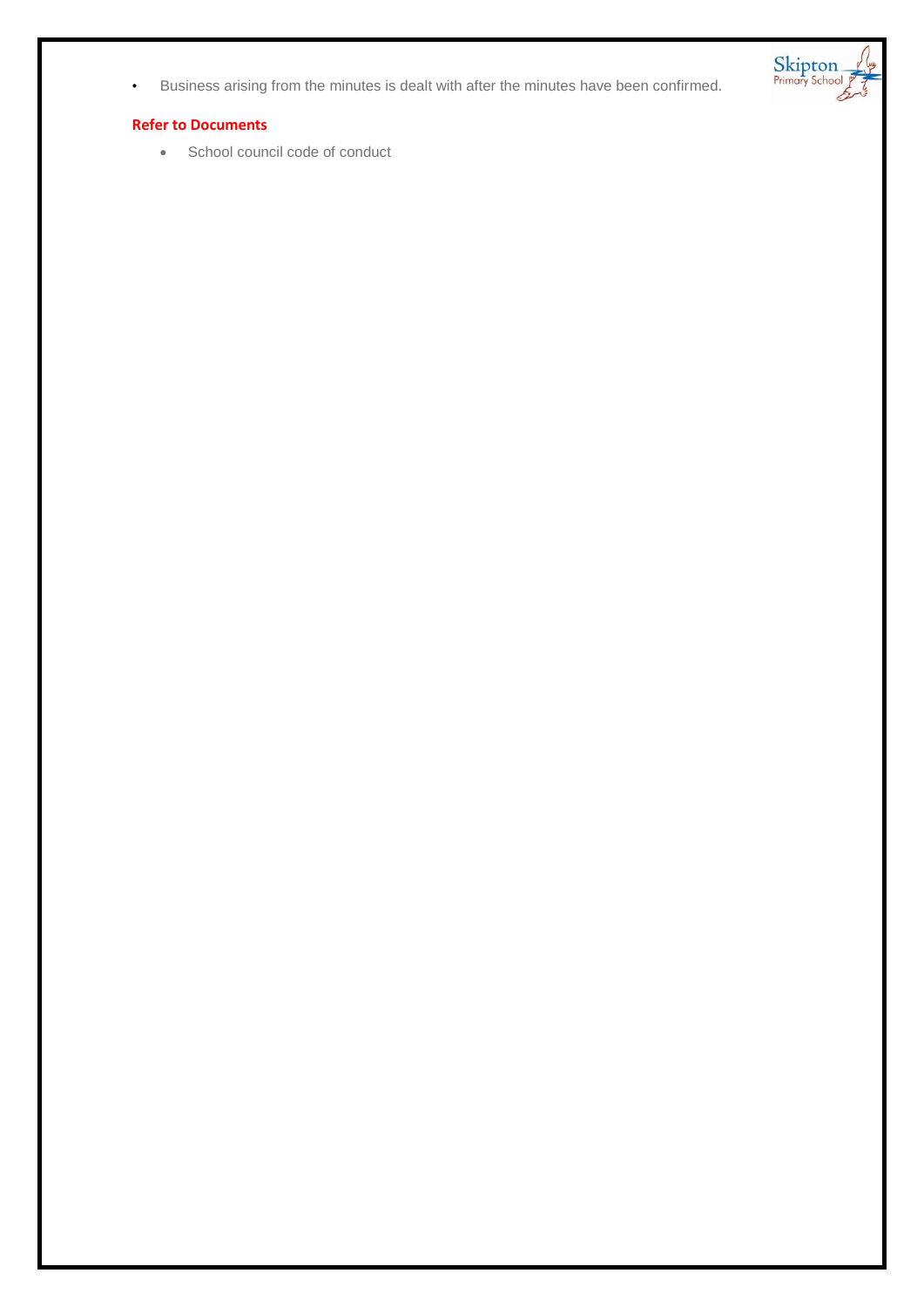

# **Skipton Primary School Council's Bus Subcommittee Terms of Reference**

**Subcommittee Name** Skipton Primary School Council Bus Subcommittee

**Chair** Skipton Primary School Council Member

**Responsible to** Skipton Primary School Council

# **Composition**

The subcommittee will consist of a minimum of 3 members. The committee will review the mix at the commencement of each new school council (following new appointments process). New appointments are decided by consensus within school council. The mix should consist of the following:

- Chair (Skipton Primary School Council member appointed by consensus from subcommittee)
- Skipton Primary School Principal
- At least one other Skipton Primary School Council member (ideally, there should be one representative from each of the bus routes)

# **Authority**

Provides recommendations to Skipton Primary School Council.

## **Timeframes, Reporting and Deadlines**

- The Subcommittee will meet as required. There will be some years where the subcommittee does not meet.
- The Subcommittee will provide written minutes and a brief written report (see below) to the Skipton Primary School Council following each meeting.
- The Policy Subcommittee will review its composition as required (at a minimum, at the commencement of each new school council), ensuring the roles above are filled appropriately, and roles are being managed well.

- Review the bus routes, taking into account all bus travel students in the Skipton and District, to determine the most time and travel efficient routes possible for all families.
- Work in cooperation with the Skipton Primary School Council and all its subcommittees.
- To utilise various ideas, skills and qualities from a range of Skipton Primary School Council members (and/or school families).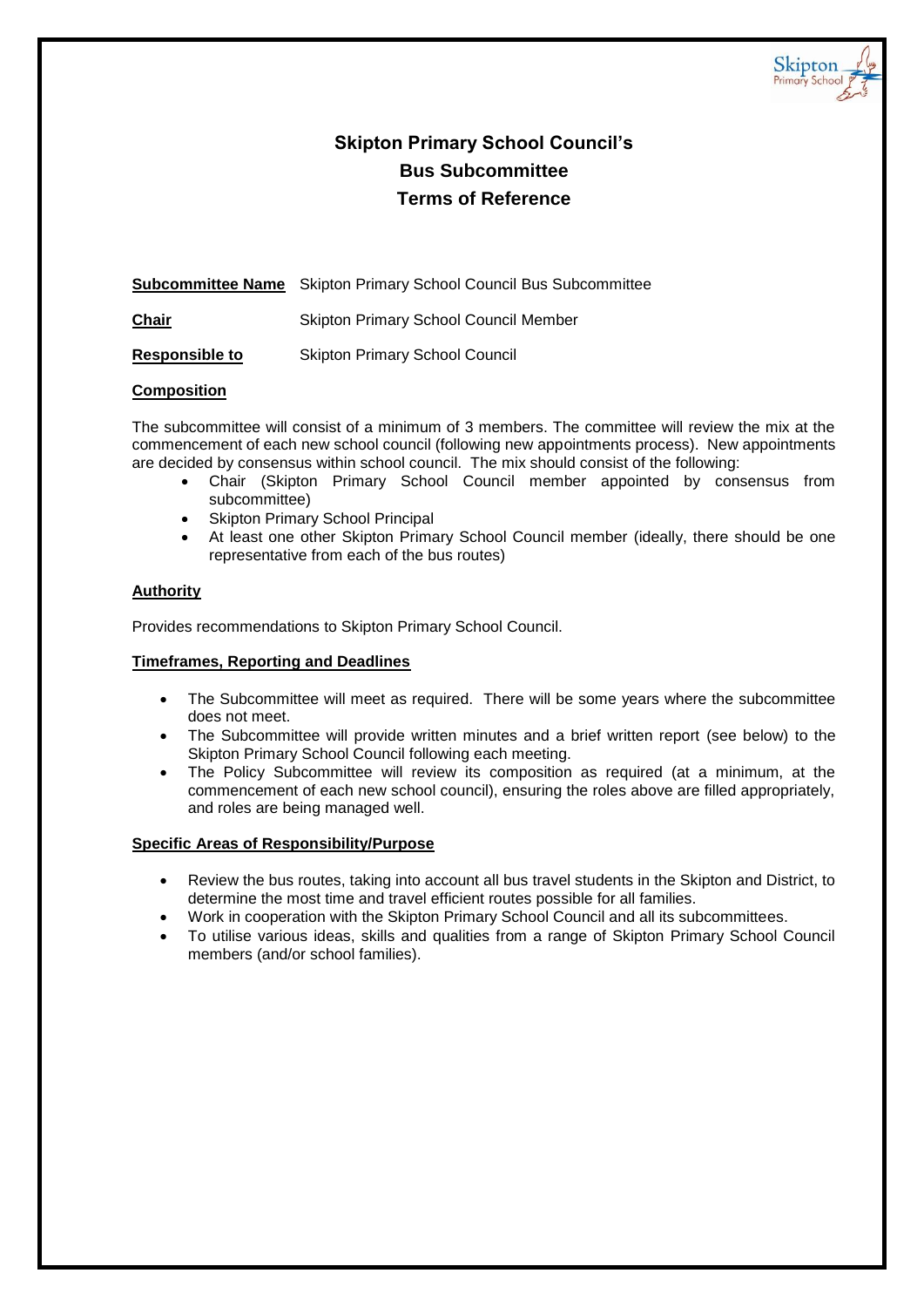

# **Skipton Primary School Council's Environment Subcommittee Terms of Reference**

**Subcommittee Name** Skipton Primary School Council Environment Subcommittee

**Chair** Skipton Primary School Council Member

**Responsible to** Skipton Primary School Council

# **Composition**

The subcommittee will consist of a minimum of 3 members. The committee will review the mix at the commencement of each new school council (following new appointments process). New appointments are decided by consensus within school council. The mix should consist of the following:

- Chair (Skipton Primary School Council member appointed by consensus from subcommittee)
- Skipton Primary School Principal
- At least one other Skipton Primary School Council member
- Up to 3 interested Skipton Primary School community members

# **Authority**

Provides recommendations to Skipton Primary School Council.

# **Timeframes, Reporting and Deadlines**

- The Subcommittee will meet prior to each school council meeting (no less than 8 times per year).
- The Subcommittee will provide written minutes and a brief written report (see below) to the Skipton Primary School Council following each meeting.
- The Environment Subcommittee will review its composition as required (at a minimum, at the commencement of each new school council), ensuring the roles above are filled appropriately, and roles are being managed well.

- Manage the care and upkeep of the Skipton Primary School grounds.
- Identify any issues arising within the Skipton Primary School grounds, and form plans of action to manage these issues.
- Work in cooperation with the Skipton Primary School Council and all its subcommittees.
- To utilise various ideas, skills and qualities from a range of Skipton Primary School Council members (and/or school families) for grounds care and upkeep.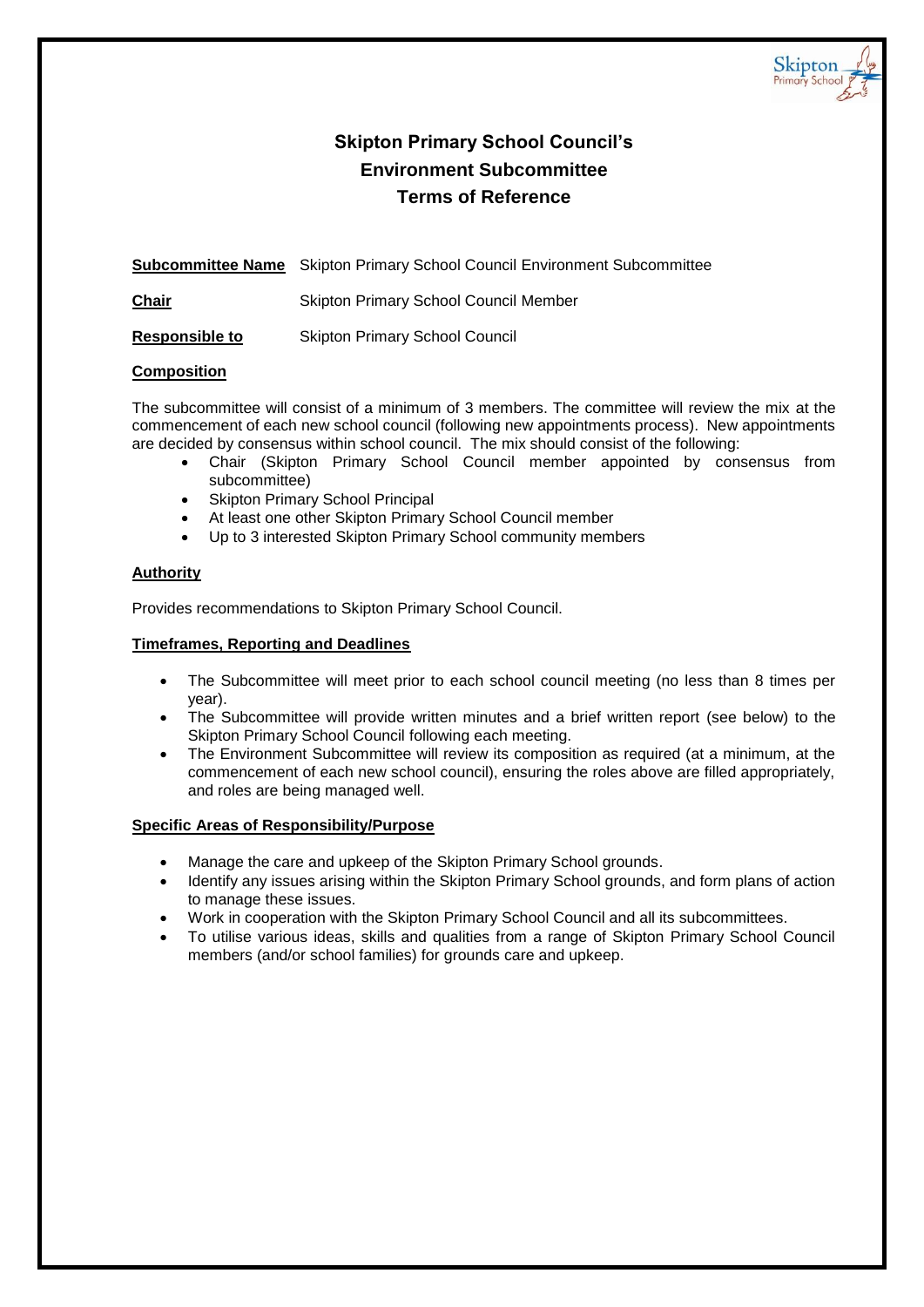

# **Skipton Primary School Council's Finance Subcommittee Terms of Reference**

**Subcommittee Name** Skipton Primary School Council Finance Subcommittee

**Chair** Skipton Primary School Council Treasurer

**Responsible to** Skipton Primary School Council

# **Composition**

The subcommittee will consist of a minimum of 3 members. The committee will review the mix at the commencement of each new school council (following new appointments process). New appointments are decided by consensus within school council. The mix should consist of the following:

- Treasurer (chair)
- Skipton Primary School Principal
- Skipton Primary School Business Manager
- Other interested Skipton Primary School Council members

# **Authority**

Provides recommendations to Skipton Primary School Council.

# **Timeframes, Reporting and Deadlines**

- The Subcommittee will meet prior to each school council meeting (no less than 8 times per year).
- The Subcommittee will provide written minutes and a brief written report (see below) to the Skipton Primary School Council following each meeting.
- The Finance Subcommittee will review its composition as required (at a minimum, at the commencement of each new school council), ensuring the roles above are filled appropriately, and roles are being managed well.

- To provide transparent, comprehensive and efficient financial governance at Skipton Primary School, and develop policies and procedures for the financial benefit of the school.
	- Work in cooperation with the Skipton Primary School Council and all its subcommittees.
- Oversee day-to-day running of all financial operational matters, including budgeting and remuneration.
- To utilise various ideas, skills and qualities from a range of Skipton Primary School Council members (and/or school families) for financial operations.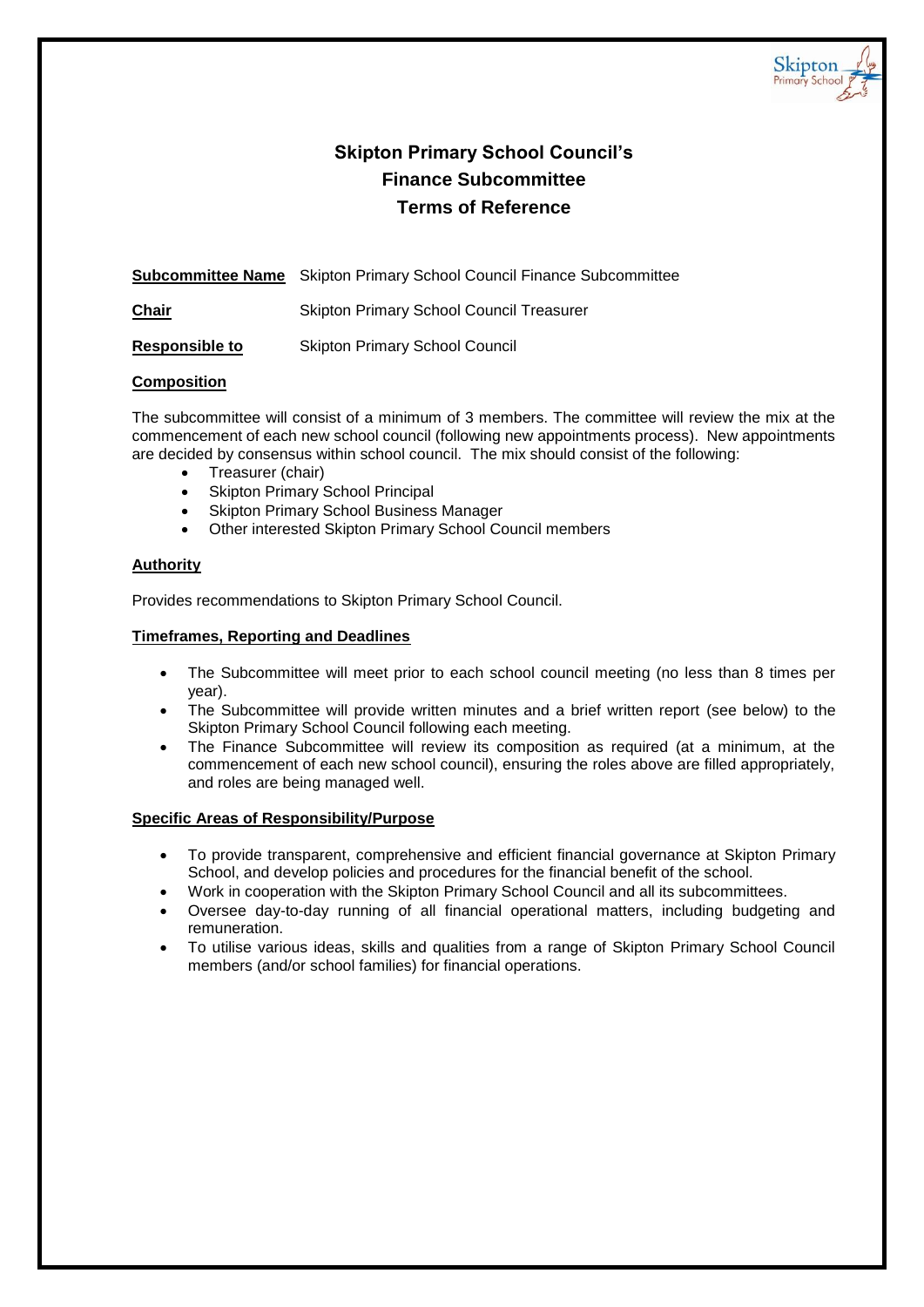

# **Skipton Primary School Council's Policy Subcommittee Terms of Reference**

**Subcommittee Name** Skipton Primary School Council Policy Subcommittee

**Chair** Skipton Primary School Council Member

**Responsible to** Skipton Primary School Council

## **Composition**

The subcommittee will consist of a minimum of 3 members. The committee will review the mix at the commencement of each new school council (following new appointments process). New appointments are decided by consensus within school council. The mix should consist of the following:

- Chair (Skipton Primary School Council member appointed by consensus from subcommittee)
- Skipton Primary School Principal
- At least one other Skipton Primary School Council member
- Up to 3 interested Skipton Primary School community members

#### **Authority**

Provides recommendations to Skipton Primary School Council.

## **Timeframes, Reporting and Deadlines**

- The Subcommittee will meet at least 4 times per year.
- The Subcommittee will provide written minutes and a brief written report (see below) to the Skipton Primary School Council following each meeting.
- The Policy Subcommittee will review its composition as required (at a minimum, at the commencement of each new school council), ensuring the roles above are filled appropriately, and roles are being managed well.

- Monitor Skipton Primary School's policies, ensuring Skipton Primary School is compliant with Department of Education guidelines, and policies are updated as directed by the Department.
- Identify areas where policy development may be required, and work to develop these.
- Recommend all developed and revised policies to Skipton Primary School Council for ratification.
- Work in cooperation with the Skipton Primary School Council and all its subcommittees.
- To utilise various ideas, skills and qualities from a range of Skipton Primary School Council members (and/or school families).